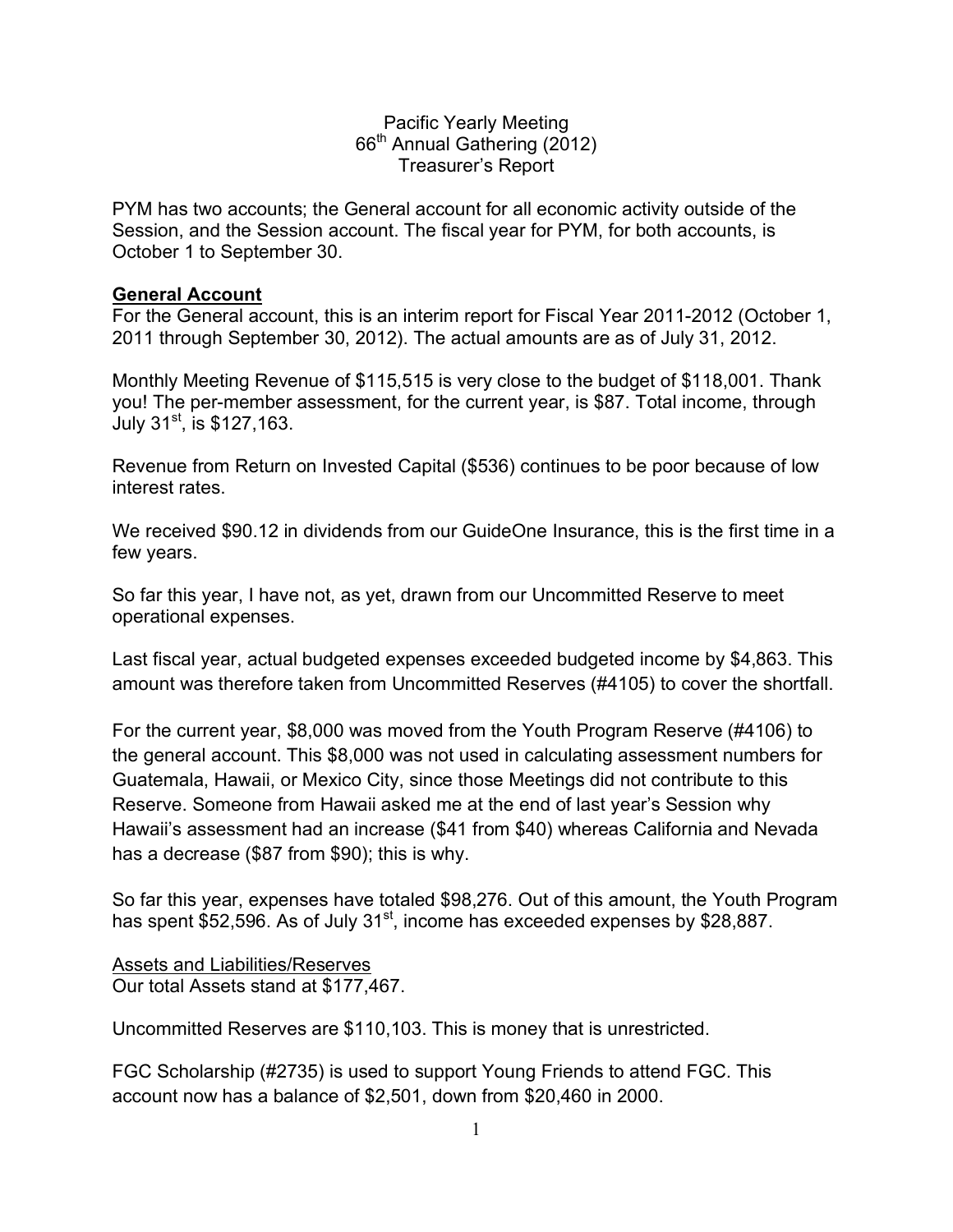We have made a loan of \$20,000 to Friends House. We receive 3% interest on this loan.

#### **Session Account**

For last year's Session, income exceeded expenses by \$14,898.

### **Items of Note**

#### **Donations to Reserves**

Several Monthly Meetings and individuals contributed to our reserves, specifically to Fund for Concerns, the Sharing Fund, the Youth Program Coordinator Reserve and the Unity with Nature Project. Thank you!

#### **Banks**

We are no longer doing business with Bank of America. Our accounts are with Wells Fargo, and we hope to move our funds from Wells Fargo to another financial institution, but have not, as yet, found an institution that meets all our needs.

#### **Inventory of Faith and Practice**

The value of the inventory has been reduced by \$2,134. We now receive \$4 for each copy sold, and currently we have about 820 copies. Most of the inventory is housed in San Francisco.

#### **Insurance**

We have lowered the amount of liability insurance we carry from \$4 million to \$1 million, and thereby reduced our premium by \$1,500. We applied for"sexual misconduct" coverage and our application was rejected:

GuideOne's denial of adding sexual misconduct coverage is due to the church not obtaining background checks on volunteers and employees who work with minors. If the church is willing to implement background checks as part of your procedures, then this coverage can be added once GuideOne receives evidence that this procedure has been put into place.

#### **Cash to Accrual**

A financial review was conducted. Paul Diamond, a resident at Friends House and retired CPA, conducted the Review. He made several recommendations, including moving from cash accounting to accrual accounting. Please see me if you require more information about this.

Respectfully submitted,

Ed Flowers, **Treasurer** 

[See next 8 pages for spreadsheet data and charts]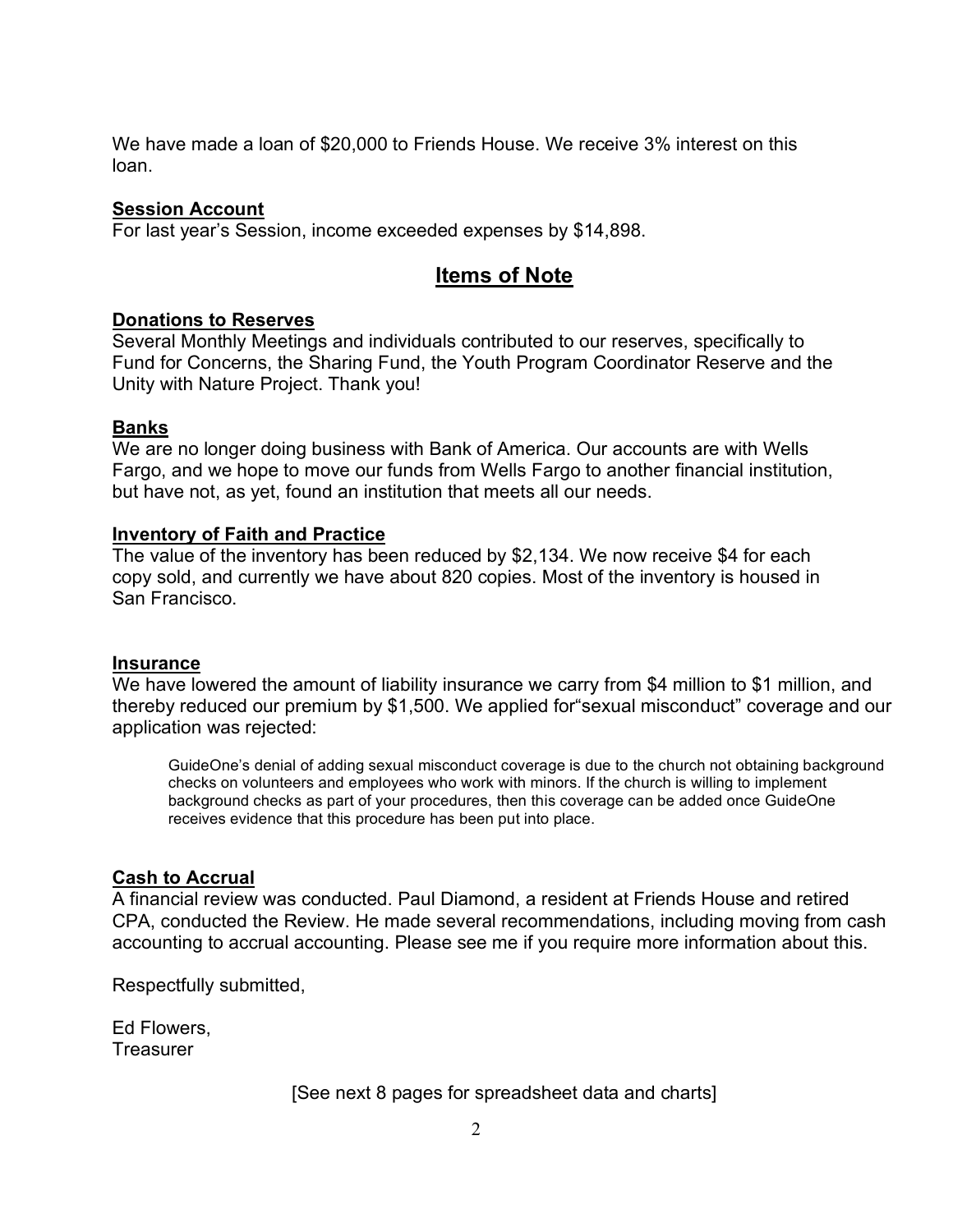| <b>PYM GENERAL ACCOUNT - INCOME AND EXPENSE</b>               |                               |                               |                                       |                               |                   |                                       |                                |                       |
|---------------------------------------------------------------|-------------------------------|-------------------------------|---------------------------------------|-------------------------------|-------------------|---------------------------------------|--------------------------------|-----------------------|
|                                                               | FY 2009-10 (ending 9/30/2010) |                               |                                       | FY 2010-11 (ending 9/30/2011) |                   |                                       | FY 2011-12 as of<br>07/31/2012 |                       |
|                                                               | <b>Budget</b><br>(Note 1)     | <b>Actual YTD</b>             | <b>Transfer to</b><br><b>Reserves</b> | <b>Budget</b><br>(Note 2)     | <b>Actual YTD</b> | <b>Transfer to</b><br><b>Reserves</b> | <b>Budget</b><br>(Note 3)      | <b>Actual YTD</b>     |
| <b>REVENUE</b>                                                |                               |                               |                                       |                               |                   |                                       |                                |                       |
| 4100 - Miscellaneous Contributions to PYM                     | 500                           | 647                           |                                       | 500                           | 2,349             |                                       | 2,000                          | 3,002                 |
| 4101 - Contributions from Member Meetings                     | 55,100                        | 54,758                        |                                       | 125,000                       | 122,892           |                                       | 118,001                        | 115,515               |
| 4102 - Miscellaneous Income                                   | 0                             | 135                           |                                       | 0                             | 87                |                                       | $\Omega$                       | 110                   |
| 4104 - Return on Invested Capital                             | 1,500                         | 1,128                         |                                       | 750                           | 941               |                                       | 1,000                          | 536                   |
| 4105 - Transfer from (to) Reserve                             | 15,425                        |                               |                                       | 21,827                        | 4,863             |                                       | 18,150                         |                       |
| 4106 - Transfer from (to) YPC Reserve                         |                               |                               |                                       |                               |                   |                                       | 8,000                          | 8,000                 |
| 3151 - Sale of Faith & Practice                               |                               |                               |                                       |                               | 948               |                                       |                                |                       |
| 4200 - Youth Program (restricted contributions)               | $\Omega$                      | 49,437                        |                                       | $\Omega$                      |                   |                                       | $\Omega$                       |                       |
| <b>TOTAL REVENUE</b>                                          | 72,525                        | 106,105                       |                                       | 148,077                       | 132,080           |                                       | 147,151                        | 127,163               |
| Assessment per member                                         |                               |                               |                                       |                               |                   |                                       |                                |                       |
| (Calif and Nev., Guatemala and Hawaii, Mexico City)           |                               | \$38, \$38, \$10              |                                       |                               | \$90, \$40, \$10  |                                       |                                | \$87, \$41, \$15      |
|                                                               |                               | <u>IIIIIIIIIIIIIIIIIIIIII</u> |                                       |                               |                   |                                       |                                | <u> AMMANAMANAMAN</u> |
| <i>Уландардардардарда жарашылдарда башканда.</i><br> EXPENSES |                               |                               |                                       |                               |                   |                                       |                                |                       |
| <b>GENERAL EXPENSES</b>                                       |                               |                               |                                       |                               |                   |                                       |                                |                       |
| 5202 - Clerk's Travel & Discretionary R2713                   | 500                           | 0                             | 500.00                                | 500                           | 500               | $\Omega$                              | 500                            | $\Omega$              |
| 5203 - Expenses of the Officers                               | 750                           | $\overline{378}$              |                                       | 750                           | 556               |                                       | 750                            | $\overline{113}$      |
| 5204 - Website Hosting                                        | 250                           | 0                             |                                       | $\overline{250}$              | 179               |                                       | 250                            | $\overline{0}$        |
| 5206 - Young Friends PYM Attendance Assistance                | 3,000                         | 0                             |                                       | 2,000                         | 825               |                                       | 2,000                          | $\overline{0}$        |
| 5207 - Equipment Purchase R2722                               | 250                           | 0                             |                                       | $\mathbf 0$                   | 0                 |                                       | 0                              | $\overline{0}$        |
| 5208 - Travel-Repcom - Mar. & Ann. Sess.                      | 10,300                        | 9,548                         |                                       | 9,000                         | 8,532             |                                       | 9,000                          | 5,495                 |
| 5209 - Young Friends Officers' Expense                        | 100                           | 0                             |                                       | 100                           | 0                 |                                       | 100                            |                       |
| 5210 - Audit Account R2723                                    | 500                           | 0                             | 500.00                                | 500                           | 0                 | 500                                   | 500                            | 500                   |
| 5212 - Latin America Concerns Outreach R2749                  | $\Omega$                      | $\Omega$                      |                                       | 250                           | $\Omega$          | 250                                   | 250                            | $\overline{\text{o}}$ |
| 5213 - PYM Attendance Assistance Fund (M&O)                   | 7,000                         | 5,796                         |                                       | 7,000                         | 6,093             |                                       | 7,000                          | $\overline{0}$        |
| 5214 - Holding Corporation Expenses                           | $\overline{25}$               | 0                             |                                       | $\overline{25}$               | 0                 |                                       | $\overline{25}$                | $\Omega$              |
| 5215 - Western Friend                                         | 11,000                        | 11,000                        |                                       | 11,000                        | 11,000            |                                       | 11,000                         | 11,000                |
| 5216 - Misc. Operating Expenses                               | $\Omega$                      |                               |                                       | $\Omega$                      |                   |                                       | 200                            | 24                    |
| SUBTOTAL GENERAL EXPENSES                                     | 33,675                        | 26,722                        | 1,000.00                              | 31,375                        | 27,685            | 750                                   | 31,575                         | 17,132                |
| <b>COMMITTEE EXPENSES</b>                                     |                               |                               |                                       |                               |                   |                                       |                                |                       |
| 5221 - Ad Hoc Committees                                      | $\Omega$                      | $\Omega$                      |                                       | $\mathbf{0}$                  |                   |                                       | 50                             | 3                     |
| 5222 - Children's Program                                     | 500                           | 125                           |                                       | 500                           | 126               |                                       | 500                            | 199                   |
| $5224 - Discpline$                                            | 600                           | 0                             |                                       | 1,550                         | 994               |                                       | 1,550                          | $\overline{0}$        |
| $5225 -$ Finance                                              | 1,000                         | 293                           |                                       | 1,000                         | 966               |                                       | 1,000                          | 1,083                 |
| 5227 - Junior Yearly Meeting                                  | 500                           | $\overline{314}$              |                                       | 800                           | 630               |                                       | 800                            | 99                    |
| 5228 - Ministry & Oversight                                   | 4,250                         | 2,879                         |                                       | 3,500                         | 3,496             |                                       | 4,950                          | 3,983                 |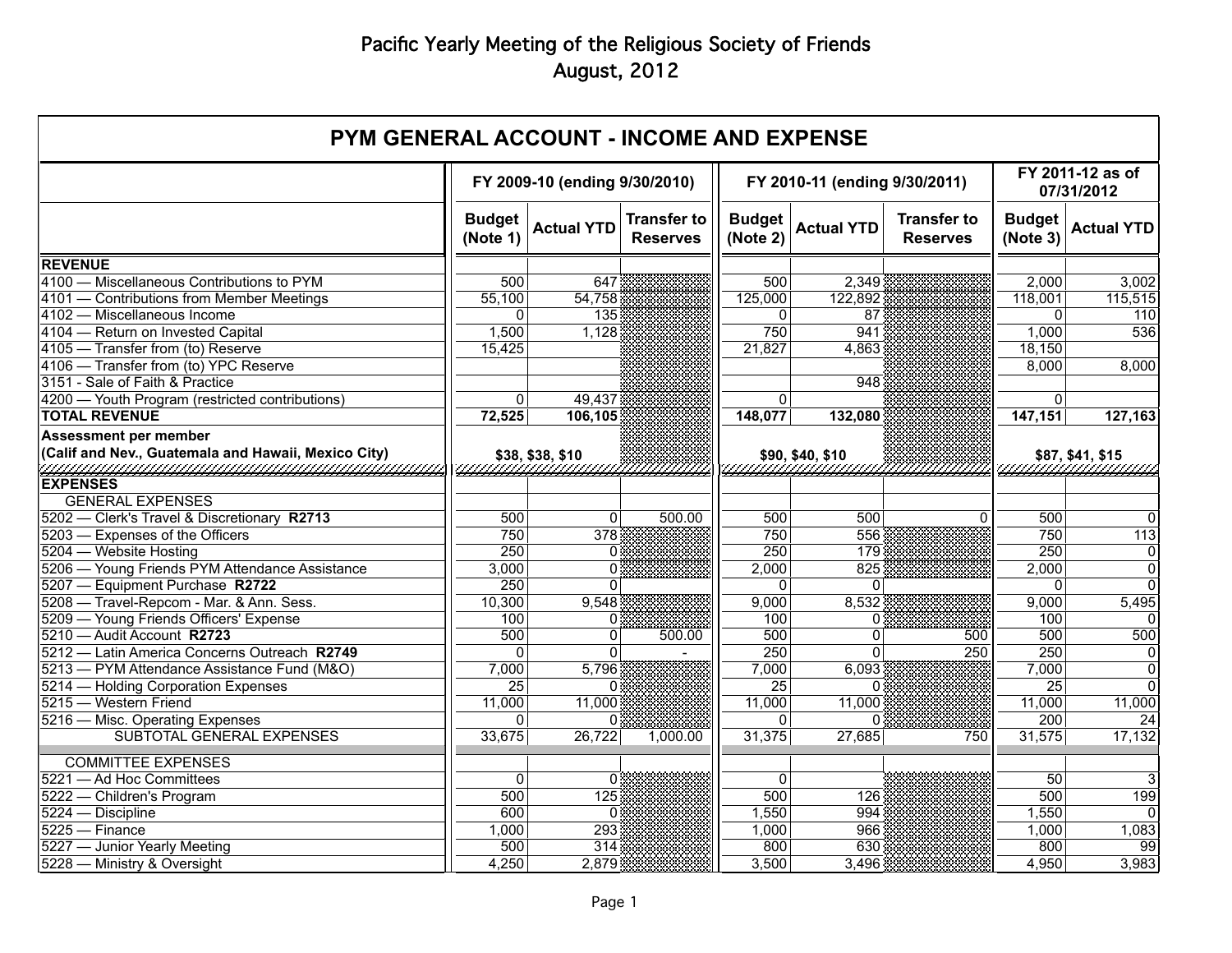| <b>PYM GENERAL ACCOUNT - INCOME AND EXPENSE</b>       |                               |                   |                                       |                               |                   |                                       |                                |                   |
|-------------------------------------------------------|-------------------------------|-------------------|---------------------------------------|-------------------------------|-------------------|---------------------------------------|--------------------------------|-------------------|
|                                                       | FY 2009-10 (ending 9/30/2010) |                   |                                       | FY 2010-11 (ending 9/30/2011) |                   |                                       | FY 2011-12 as of<br>07/31/2012 |                   |
|                                                       | <b>Budget</b><br>(Note 1)     | <b>Actual YTD</b> | <b>Transfer to</b><br><b>Reserves</b> | <b>Budget</b><br>(Note 2)     | <b>Actual YTD</b> | <b>Transfer to</b><br><b>Reserves</b> | <b>Budget</b><br>(Note 3)      | <b>Actual YTD</b> |
| 5229 - Nominating                                     | 4,500                         | 3,871             |                                       | 3,000                         | 2,968             |                                       | 3,000                          | 1,336             |
| 5230 - Peace & Social Order                           | 500                           | 0                 |                                       | 500                           |                   |                                       | 500                            |                   |
| 5231 - Religious Education for Children               | 1,000                         | $\overline{10}$   |                                       | 1,000                         | $\overline{276}$  |                                       | 1,000                          | $\overline{0}$    |
| 5232 - Secretariat                                    | 50                            | $\Omega$          |                                       | 50                            |                   |                                       | $\overline{25}$                |                   |
| $5233 -$ Sites                                        | 300                           | 0                 |                                       | 300                           |                   |                                       | 300                            |                   |
| 5235 - Unity with Nature                              | 800                           | 646               |                                       | 800                           | 322               |                                       | 1,100                          | 1,087             |
| 5237 - Committee Supplemental Expense R2714           | 500                           | 49                |                                       | 0                             | $\Omega$          |                                       | 900                            | $\overline{317}$  |
| 5238 - Latin American Concerns                        | $\overline{50}$               | $\overline{43}$   |                                       | 250                           | $\overline{197}$  |                                       | 250                            | $\overline{77}$   |
| SUBTOTAL COMMITTEE EXPENSES                           | 14,550                        | 8,230             | 0                                     | 13,250                        | 9,975             | 0                                     | 15,925                         | 8,183             |
| SUPPORT OF FRIENDS ORGANIZATIONS                      |                               |                   |                                       |                               |                   |                                       |                                |                   |
| 5251 - Friends Committee on National Legislation      | 1,000                         | 1,000             |                                       | 1,000                         | 1,000             |                                       | 1,000                          | 1,000             |
| 5252 - Friends Committee on Legislation of California | 500                           | 500               |                                       | 500                           | 500               |                                       | 500                            | 500               |
| $5254 - FWCC$                                         | 1,500                         | 1,500             |                                       | 1,500                         | 1,500             |                                       | 1,500                          | 1,500             |
| 5255 - Quaker United Nations Office NY                | 500                           | 500               |                                       | 500                           | 500               |                                       | 500                            | 500               |
| 5256 - William Penn House, Washington                 | 200                           | 200               |                                       | 200                           | 200               |                                       | 200                            | 200               |
| 5260 - AFSC (LA & SF)                                 | 2,500                         | 2,500             |                                       | 2,500                         | 2,500             |                                       | 2,500                          | 2,500             |
| 5261 - Friends House Moscow                           | 1,000                         | 1,000             |                                       | 1,000                         | 1,000             |                                       | 1,000                          | 1,000             |
| 5263 - Right Sharing of World Resources               | 800                           | 800               |                                       | 800                           | 800               |                                       | 800                            | 800               |
| 5264 - Friends General Conference                     | 500                           | 500               |                                       | 500                           | 500               |                                       | 500                            | 500               |
| 5266 - Quaker Earthcare Witness                       | 500                           | 500               |                                       | 500                           | 500               |                                       | 500                            | 500               |
| SUBTOTAL SUPPORT OF FRIENDS ORGS.                     | 9,000                         | 9,000             | $\Omega$                              | 9,000                         | 9,000             | $\Omega$                              | 9,000                          | 9,000             |
| CONFERENCE TRAVEL/PYM DELEGATES                       |                               |                   |                                       |                               |                   |                                       |                                |                   |
| 5271 - Western Friend Board R2748 (3)                 | 1,500                         | 718               | $\overline{0}$                        | 1,800                         | 1,800             | 0                                     | 1,500                          | 1,135             |
| $5275 - AFSC$ (5)                                     | 1,200                         | 400               |                                       | 1,200                         | 769               |                                       | 2,000                          | 1,540             |
| 5277 - FCNL (6) & William Penn House (1)              | 3,600                         | 3,217             |                                       | 5,900                         | 5,868             |                                       | 6,200                          | 3,560             |
| 5278 - FGC Central Committee R2744 (1)                | 600                           | 600               | $-128$                                | 1,000                         | 976               | 24                                    | 1,000                          | 801               |
| 5279 - FWCC, Section of the Americas R2743 (5)        | 3,500                         | 2,536             | 568                                   | 5,000                         | 4,162             | $\overline{0}$                        | 4,000                          |                   |
| 5280 - Friends United Mtg. (Triennial) R2745 (1)      | 100                           | 0                 | 100                                   | $\Omega$                      | $\Omega$          | $\overline{0}$                        | 0                              |                   |
| 5281 - Gen. Reunion of Friends Mexico R2746 (1)       | 700                           | 606               | 94                                    | 700                           | 430               | 270                                   | $\Omega$                       |                   |
| 5282 - Friends House Moscow (2)                       | 2,400                         | $\Omega$          |                                       | 2,400                         | $\Omega$          |                                       | $\mathbf{0}$                   |                   |
| 5283 - Evangelical Friends Church Southwest (1)       | 150                           | U                 |                                       | 150                           | $\Omega$          |                                       | 150                            |                   |
| 5286 — Quaker Earthcare Witness (2)                   | 1,600                         | 681               |                                       | 1,600                         | 1,600             |                                       | 2,500                          | 1,329             |
| 5287 - FWCC World Gathering R2747 (4)                 | 1,500                         | 0                 | 1,500                                 | 3,500                         | 3,500             | 0                                     | 3,000                          | 3,000             |
| 5288 - Young Friends Travel R2742                     | 600                           | 500               | 100                                   | 500                           | $\overline{276}$  | 224                                   | 500                            |                   |
| 5289 - Friends Peace Team Board (1)                   | 2,400                         | 653               |                                       | 2,400                         | 616               |                                       | 1,500                          | $\overline{0}$    |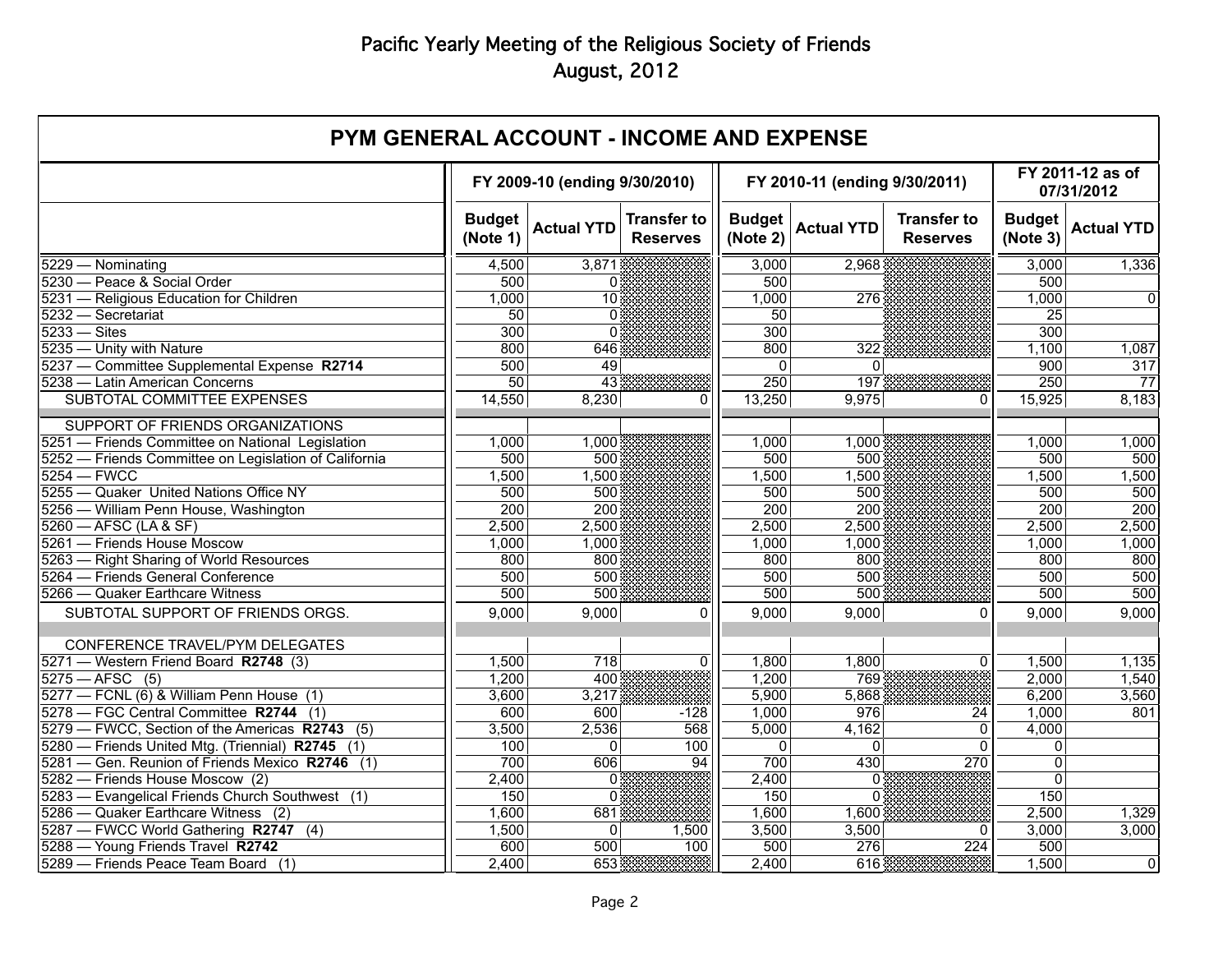| <b>PYM GENERAL ACCOUNT - INCOME AND EXPENSE</b>                                                                                                                                                                                                                                                                                                                                                                                                                                                             |                               |                   |                                       |                           |                               |                                       |                           |                   |
|-------------------------------------------------------------------------------------------------------------------------------------------------------------------------------------------------------------------------------------------------------------------------------------------------------------------------------------------------------------------------------------------------------------------------------------------------------------------------------------------------------------|-------------------------------|-------------------|---------------------------------------|---------------------------|-------------------------------|---------------------------------------|---------------------------|-------------------|
|                                                                                                                                                                                                                                                                                                                                                                                                                                                                                                             | FY 2009-10 (ending 9/30/2010) |                   |                                       |                           | FY 2010-11 (ending 9/30/2011) | FY 2011-12 as of<br>07/31/2012        |                           |                   |
|                                                                                                                                                                                                                                                                                                                                                                                                                                                                                                             | <b>Budget</b><br>(Note 1)     | <b>Actual YTD</b> | <b>Transfer to</b><br><b>Reserves</b> | <b>Budget</b><br>(Note 2) | <b>Actual YTD</b>             | <b>Transfer to</b><br><b>Reserves</b> | <b>Budget</b><br>(Note 3) | <b>Actual YTD</b> |
| SUBTOTAL CONFERENCE TRAVEL/PYM DEL.                                                                                                                                                                                                                                                                                                                                                                                                                                                                         | 19,850                        | 9,912             | 2,234                                 | 26,150                    | 19,996                        | 518                                   | 22,350                    | 11,364            |
| YOUTH PROGRAM                                                                                                                                                                                                                                                                                                                                                                                                                                                                                               |                               |                   |                                       |                           |                               |                                       |                           |                   |
| 6105 - Youth Program Supervisory Committee                                                                                                                                                                                                                                                                                                                                                                                                                                                                  | 3,004                         | 2,676             |                                       | 1,550                     | 1,531                         |                                       | 2,300                     | 981               |
| 6110 — Personnel Costs                                                                                                                                                                                                                                                                                                                                                                                                                                                                                      | 25,128                        | 20.088            |                                       | 50,341                    | 48.900                        |                                       | 55,293                    | 44,029            |
| $6140 -$ Insurance                                                                                                                                                                                                                                                                                                                                                                                                                                                                                          | 408                           | <sup>0</sup>      |                                       | 408                       | 614                           |                                       | 408                       |                   |
| 6150 - Professional Development                                                                                                                                                                                                                                                                                                                                                                                                                                                                             | 1,200                         | 528               |                                       | 1,200                     | 290                           |                                       | 950                       | 494               |
| 16160 — Office                                                                                                                                                                                                                                                                                                                                                                                                                                                                                              | 5,500                         | 1.776             |                                       | 6,553                     | 6.315                         |                                       | 2,000                     | 1,561             |
| $6170 -$ Events                                                                                                                                                                                                                                                                                                                                                                                                                                                                                             |                               | 35                |                                       |                           |                               |                                       |                           |                   |
| 6190 - Administration & Travel                                                                                                                                                                                                                                                                                                                                                                                                                                                                              | 3,750                         | 2,216             |                                       | 8,250                     | 5,641                         |                                       | 7,350                     | 5,531             |
| <b>SUBTOTAL PROGRAMS</b>                                                                                                                                                                                                                                                                                                                                                                                                                                                                                    | 38,990                        | 27,319            | 0                                     | 68,302                    | 63,291                        | ი                                     | 68,301                    | 52,596            |
| 18000 - Write-off                                                                                                                                                                                                                                                                                                                                                                                                                                                                                           |                               |                   |                                       |                           | 2,134                         |                                       |                           |                   |
|                                                                                                                                                                                                                                                                                                                                                                                                                                                                                                             |                               |                   |                                       |                           |                               |                                       |                           |                   |
| <b>TOTAL EXPENSES</b>                                                                                                                                                                                                                                                                                                                                                                                                                                                                                       | 116,065                       | 81,183            | 3,234                                 | 148,077                   | 132,080                       | 1,268                                 | 147,151                   | 98,276            |
|                                                                                                                                                                                                                                                                                                                                                                                                                                                                                                             |                               |                   |                                       |                           |                               |                                       | Net:                      | 28,887            |
|                                                                                                                                                                                                                                                                                                                                                                                                                                                                                                             |                               |                   |                                       |                           |                               |                                       |                           |                   |
| Expense accounts with a bold face R27XX following the account name have that associated reserve fund on the following page. Transfers from these<br>special reserves are negative (-) in the Transfers column. A positive transfer means that funds remaining in the expense account at the end of the year<br>were transferred to the associated reserve. A negative transfer indicates transfers from the reserve. In Conference Travel, (n) is the number of<br>representatives/delegates now appointed. |                               |                   |                                       |                           |                               |                                       |                           |                   |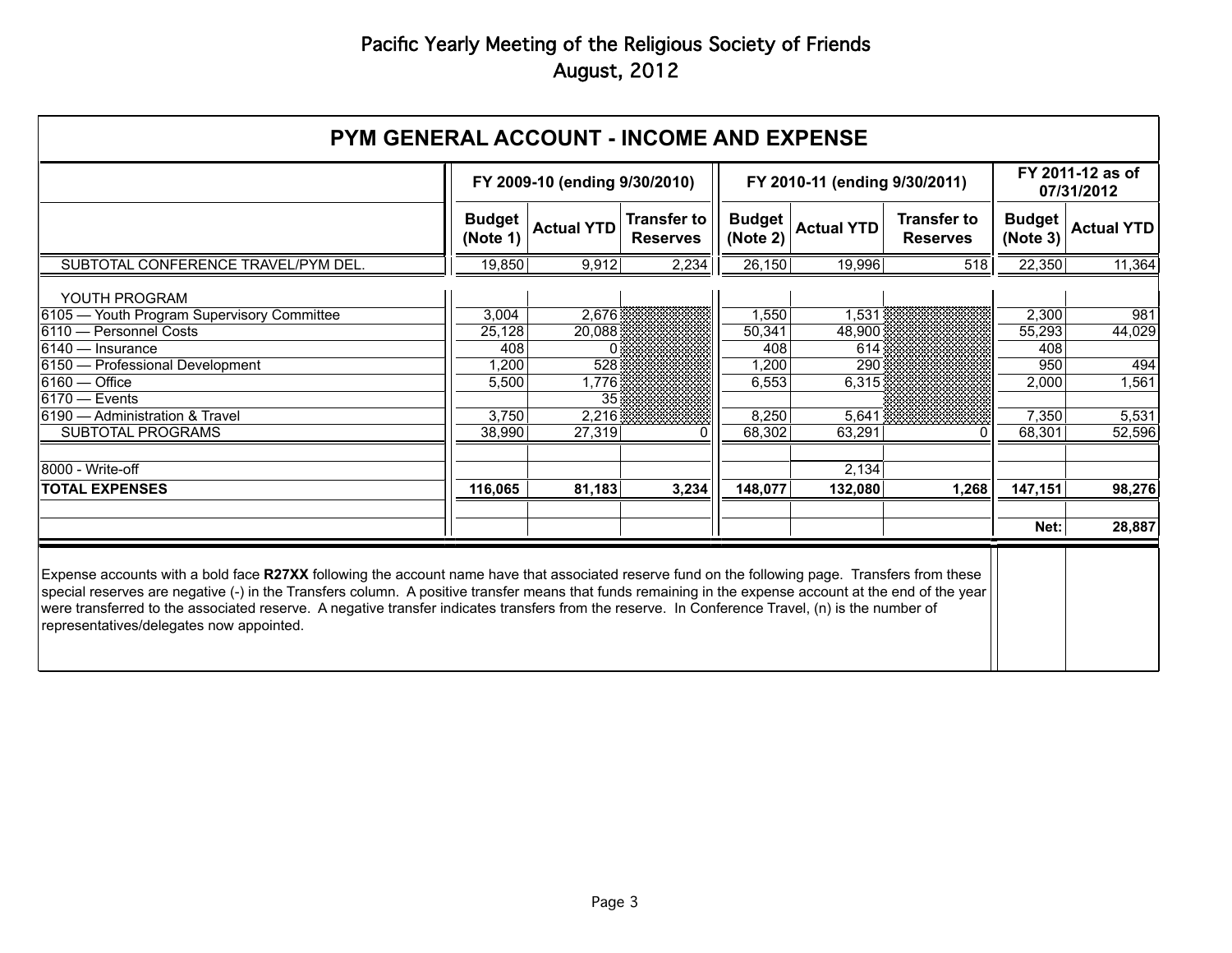| PYM GENERAL ACCOUNT - BALANCE SHEET |                                                    |                   |                                 |                   |          |                    |                |
|-------------------------------------|----------------------------------------------------|-------------------|---------------------------------|-------------------|----------|--------------------|----------------|
|                                     |                                                    | <b>Balance on</b> | FY 2010-11<br><b>Balance on</b> |                   |          | <b>Balances on</b> |                |
| <b>Notes</b>                        | <b>Account Number and Title</b>                    | 9/30/10           | <b>Additions</b>                | <b>Reductions</b> | 9/30/11  | 7/31/12            |                |
|                                     | <b>ASSETS</b>                                      |                   |                                 |                   |          |                    |                |
|                                     | 1701 - General Account Checking (Wells Fargo)      | 12,494            | 197,615                         | 176,987           | 33,122   | 12,051             |                |
|                                     | 1702 - Checking/Payroll Account (Bank of America)  | 871               | 55,600                          | 51,197            | 5,274    |                    |                |
| $\mathbf{1}$                        | 1704 - Invested Capital (Pax World)                | 113,167           | 541                             | 5,000             | 108,708  | 109,003            |                |
| 2                                   | 1705-1710 - Accounts Receivable                    | 31,728            | 66,710                          | 98,138            | 300      | 22,974             |                |
|                                     | 1724 - Investment: FGC Meeting House Fund          | 10,000            | $\Omega$                        | 0                 | 10,000   | 10,000             |                |
|                                     | 1751 - Friends House Note                          |                   |                                 |                   |          | 20,000             |                |
|                                     | 1706 - Prepaid Expenses                            | $\mathbf 0$       | 3,900                           | 1,950             | 1,950    | $\Omega$           |                |
| 3                                   | 1720 - Inventory of Faith & Practice               | 8,785             | $\Omega$                        | 3,793             | 4,992    | 3,440              |                |
|                                     | <b>TOTAL ASSETS</b>                                | 177,044           | 324,366                         | 337,065           | 164,346  | 177,467            |                |
|                                     |                                                    |                   |                                 |                   |          |                    |                |
|                                     |                                                    |                   |                                 |                   |          |                    | <b>Reserve</b> |
|                                     | <b>LIABILITIES AND RESERVES</b>                    |                   |                                 |                   |          |                    | Caps           |
|                                     | 2400 - Payroll Withholdings                        | 934               | 9,280                           | 8,879             | 1,336    | $\Omega$           |                |
|                                     | 2500 - Payroll Taxes Payable                       | 0                 | $\Omega$                        |                   | $\Omega$ | $\Omega$           |                |
|                                     | 2704 - Credit Cards                                | $\overline{0}$    | 998                             | 356               | 642      | 225                |                |
|                                     | 2712 - Student Conscience Fund                     | 17,843            | 0                               | $\mathbf 0$       | 17,843   | 17,843             |                |
| 7                                   | 2713 - Clerk's Travel & Discretion (5202) Reserve  | 1,398             | 0                               | 36                | 1,362    | 1,362              | 2,000          |
| $\overline{7}$                      | 2714 - Committee Supplemental (5237) Reserve       | 2,000             | 0                               | 938               | 1,062    | 1,062              | 2,000          |
| 5                                   | 2721.1 - Pre-Publishing Reserve (F&P)              | 5,727             | 0                               | 1,659             | 4,068    | 4,068              |                |
| $\overline{7}$                      | 2722 - Equipment Purchase (5207) Reserve           | 1,500             | 0                               | $\mathbf 0$       | 1,500    | 1,500              | 1,500          |
| $\overline{7}$                      | 2723 - Account Audit (5210) Reserve                | 3,090             | 500                             | $\overline{0}$    | 3,590    | 2,590              | 4,000          |
| $\overline{4}$                      | 2731 - Brinton Visitor Reserve (M&O)               | 4,374             |                                 | 3,474             | 900      | $\mathbf{0}$       |                |
| $\overline{4}$                      | 2732 - PYM Traveling Friend Fund (M&O)             | 0                 | 3,474                           | $\mathbf 0$       | 3,474    | 3,924              |                |
|                                     | 2733 - Fund for Concerns (M&O)                     | 4,855             | 410                             | 0                 | 5,265    | 4,715              |                |
|                                     | 2734 - Sharing Fund (M&O)                          | 1,266             | 125                             | 0                 | 1,391    | 1,516              |                |
| 6                                   | 2735 - FGC Scholarship                             | 5,648             | $\mathbf 0$                     | 2,696             | 2,952    | 2,501              |                |
|                                     | 2736 - Unity with Nature Project Reserve           | 1,740             | 509                             | 1,016             | 1,233    | 50                 |                |
| 7                                   | 2742 - Young Friends Travel (5288) Reserve         | 1,967             | 224                             | 0                 | 2,191    | 1,691              | 2,500          |
| $\overline{7}$                      | 2743 – FWCC, Sect of Amer Travel (5279) Reserve    | 1,500             |                                 | 0                 | 1,500    | 1,500              | 1,500          |
| $\overline{7}$                      | 2744 - FGC Travel (5278) Reserve                   | 232               | 24                              | 232               | 24       | 24                 | 500            |
| $\overline{7}$                      | 2745 - FUM Travel (5280) Reserve                   | 2,500             | 0                               | 1,095             | 1,405    | 1,405              | 2,500          |
| $\overline{7}$                      | 2746 - Gen. Reunion Fr. Mex. Travel (5281) Reserve | 638               | 270                             | 0                 | 908      | 908                | 1,000          |
| $\overline{7}$                      | 2747 - FWCC World Gathering Travel (5287) Res.     | 4,000             |                                 | 1,796             | 2,204    | $\mathbf 0$        |                |
| $\overline{7}$                      | 2748 – Western Friend Board Travel (5271) Reserve  | 1,000             | $\mathbf 0$                     | 760               | 240      | 240                | 1,000          |
| $\overline{7}$                      | 2749 — Latin Amer. Concerns Outreach (5212) Res.   | 446               | 250                             | 0                 | 696      | 696                | 1,500          |
|                                     | 2750 - PYM Attendance Assistance Fund (M&O)        | 1,166             | $\Omega$                        | 0                 | 1,166    | 1,166              |                |
|                                     | 2780 - Youth Program Coordinator Reserve           | 25,794            | 384                             | $\mathbf 0$       | 26,178   | 18,378             |                |
| 8                                   | 3900 - Uncommitted Reserves                        | 87,427            | 0                               | 6,211             | 81,216   | 110,103            |                |
|                                     | TOTAL LIABILITIES AND RESERVES                     | 177,044           | 16,448                          | 29,147            | 164,346  | 177,467            |                |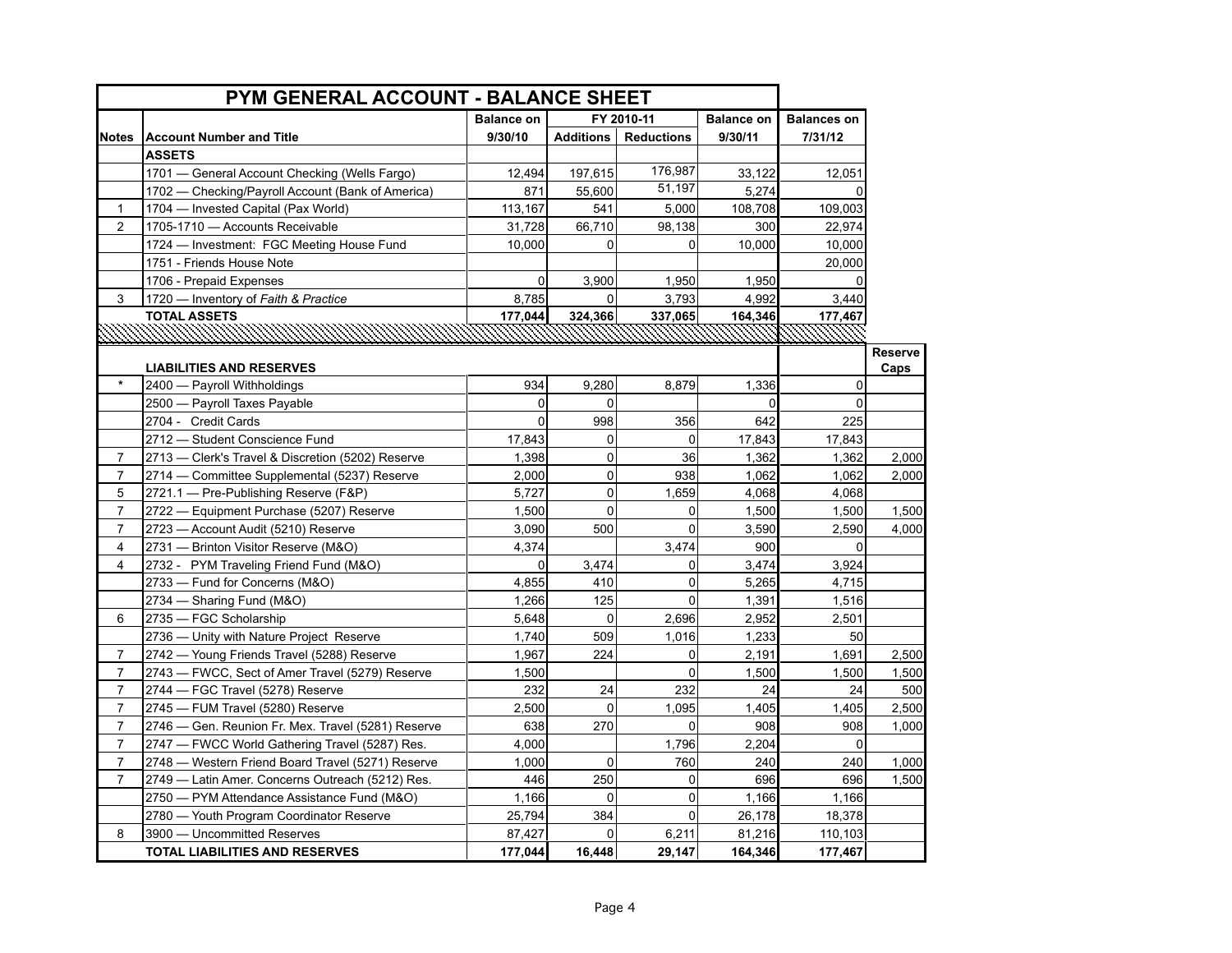#### 4. Not used. 5. Reserve for pre-publication expenses of next *PYM Faith and Practice*, per PYM 2004-09. **PYM GENERAL ACCOUNT - EXPLANATORY NOTES** 1. Investment with Friends Fiduciary has not taken place due to volatile market conditions. Finance Committee authorized up to \$80,000 to be invested with Friends Fiduciary. See minute PYM 2007-4 authorizing investments in Friends Fiduciary. 2. Accounts receivable is money owed by the Session acct. 3. *Faith and Practice* Inventory, valued at \$4 per book. 6. Reserve fund for young people to participate in FGC; it began in 2000 at \$20,460. 7) Reserve Fund accounts are tied to current year expense accounts that are shown in parenthesis as "(52xx)". These Reserve Fund accounts have "caps" so that they do not accumulate more money than is required: 2713-Clerks Travel & Discretionary cap is \$2,000 (reference PYM 2004-10). 2714-Committee Supplemental Expense cap is \$2,000 (reference PYM 2004-10). 2722-Equipment Purchase cap is \$1,500 (reference PYM 2004-10). 2723-Audit Account cap is \$4,000 (reference PYM 2004-10). 2741-Wider Fellowship Travel Reserve was eliminated (reference PYM 92-5). 2742-Young Friends Travel Reserve cap is \$2,500 (reference PYM 92-4). 2743-FWCC Section of the Americas Travel Reserve cap is \$1,500 (reference PYM 2008-4). 2744-FGC Central Committee Travel Reserve cap is \$500 (reference PYM 2005-06). 2745-FUM Travel Reserve cap is \$2,500 (reference PYM 2008-4). FUM meets every three years. 2746-General Reunion of Friends, Mexico Travel Reserve cap is \$1,000 (reference PYM 2008-4). 2747-FWCC Triennial Reserve cap is eliminated (reference PYM 2010, Plenary III) 2748-Western Friend Travel has a cap of \$1,000. 2749-Latin American Concerns cap is \$1,500 (reference PYM 2004-10).

8. These are the only funds available for general PYM use. Beginning FY 1994-1995, the Session Account, including expenses and income connected with the annual sessions, is reported separately.

9. Pursuant to Repcom 2011, PYM Traveling Friend Fund was created (managed by M&O). \$3,473 was transferred from #2732.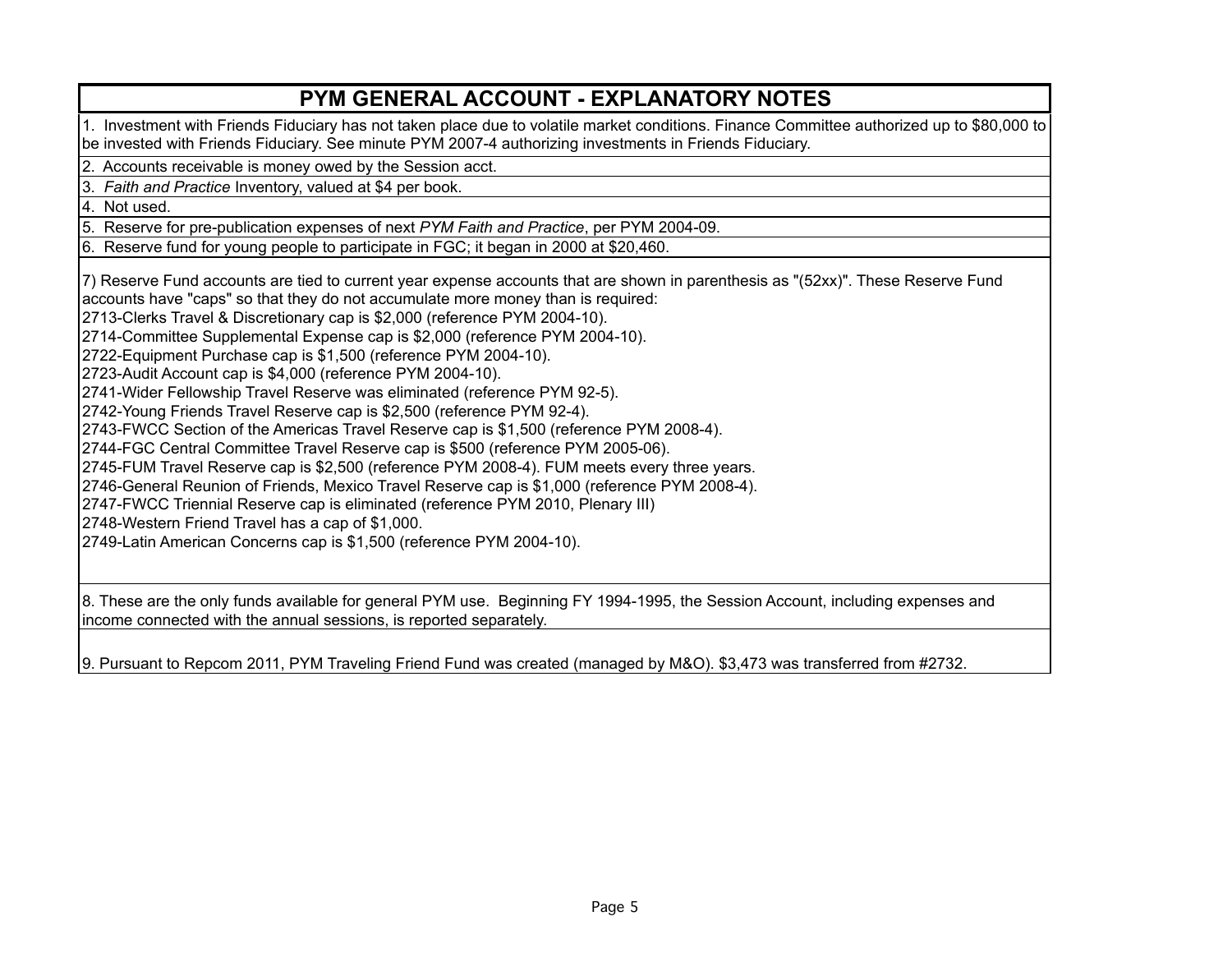### PYM SESSION ACCOUNT - INCOME AND EXPENSE

|                                       | 2010 (ending 9/30/2010) |           | 2011 (ending 9/30/2011) |              |
|---------------------------------------|-------------------------|-----------|-------------------------|--------------|
|                                       | <b>Budget</b>           | Actual    | <b>Budget</b>           | Actual       |
| PYM SESSION REVENUE                   |                         |           |                         |              |
| 6110 - Miscellaneous Contributions    | 1,000                   | 600       |                         | 1,120        |
| 6111 - Fees from Attendees            | 154,100                 | 95,794    | 116,830                 | 85,704       |
| 6112 - Fees from Session Accts.       |                         |           |                         | 12,090       |
| 6113 - Fees from PYM General Funds    |                         |           |                         | 7,555        |
| 6114 - Interest on PYM Sessions Accts |                         | 13        |                         | $\mathsf{2}$ |
| TOTAL PYM SESSION REVENUE             | 155,100                 | 96,407    | 116,830                 | 106,471      |
| PYM SESSION EXPENSES                  |                         |           |                         |              |
| 6220 - Registrar's Expenses           | 100                     | 404       | 450                     | $\Omega$     |
| 6221 - Secretariat's Expenses         | 1,000                   | 589       | 650                     | 679          |
| 6222 - Arrangement Clerk Expenses     | 1,000                   | 140       | 400                     | $\Omega$     |
| 6223 - Children's Program             | 12,500                  | 10,271    | 12,500                  | 10,272       |
| 6224 - Cost of Facilities             | 119,650                 | 81,907    | 77,854                  | 67,888       |
| 6225 - Junior Yearly Meeting          | 6,000                   | 5,116     | 5,300                   | 4,782        |
| 6226 - Young Friends                  | 200                     | 196       | 200                     | 196          |
| 6227 - Breakage and Equipment         | 200                     |           | 200                     | $\Omega$     |
| 6228 - PYM Clerk's Invited Guests     | 2,000                   | 1,008     | 1,500                   | 625          |
| $6229 -$ Insurance                    | 2,250                   | 2,630     | 2,800                   | 2,000        |
| 6230 - M&O Mental Health Professional | 200                     |           | 1,000                   | $\Omega$     |
| $6232 -$ Bank fees                    |                         | 9         |                         | 54           |
| 6233 - Miscellaneous                  |                         | 11        |                         | 76           |
| 6234 - Fee for registration           | 10,000                  | 10,000    | 5,000                   | 5,000        |
| 6235 - Contingency Expenses           |                         |           | 8,050                   |              |
| TOTAL PYM SESSION EXPENSES            | 155,100                 | 112,280   | 115,904                 | 91,573       |
| NET:                                  |                         | $-15,873$ |                         | 14,898       |
|                                       |                         |           |                         |              |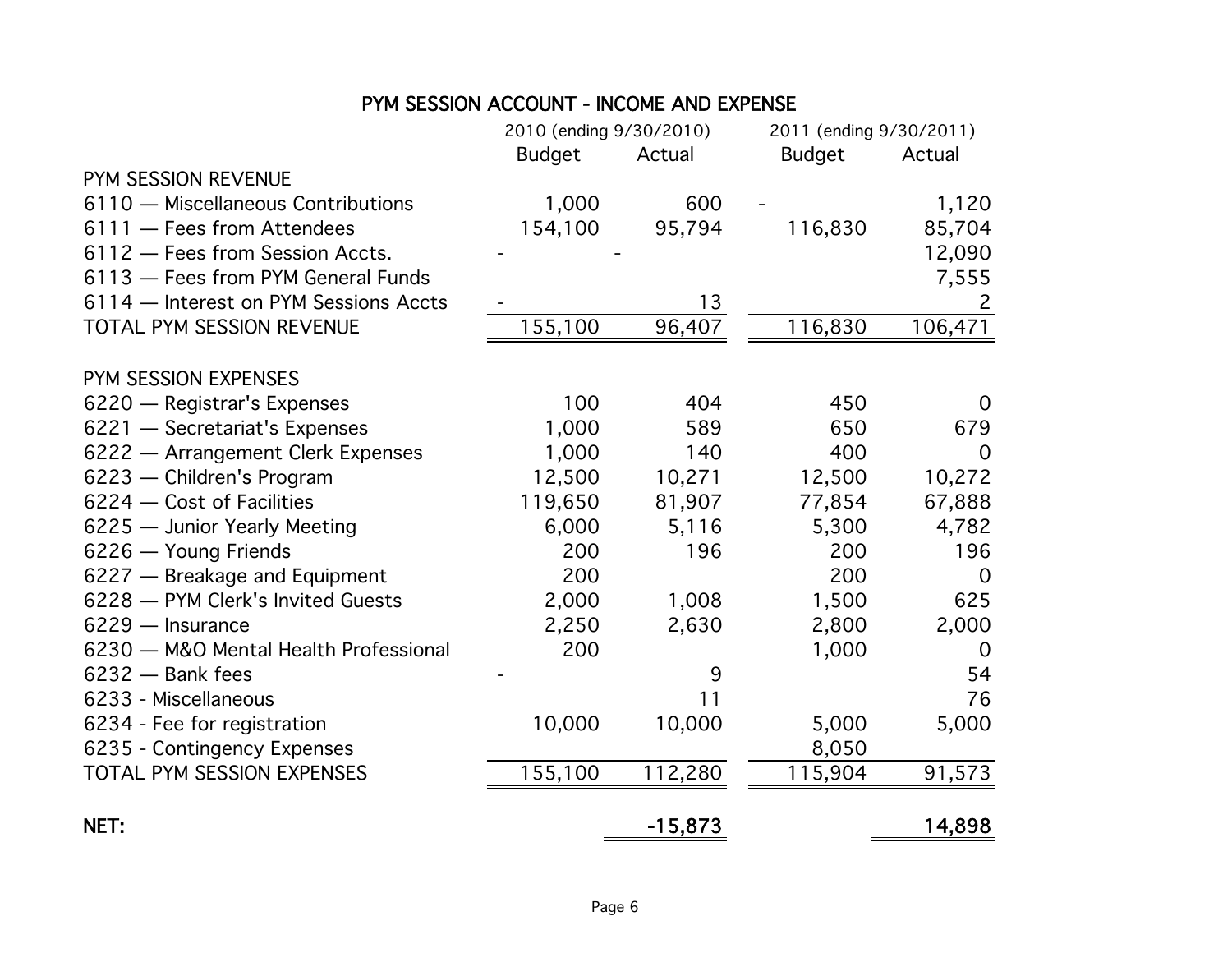| PYM SESSION ACCOUNT - BALANCE SHEET      |           |                               |         |                               |  |  |
|------------------------------------------|-----------|-------------------------------|---------|-------------------------------|--|--|
|                                          |           | Balance as of   Balance as of |         | Balance as of   Balance as of |  |  |
|                                          | 9/30/2008 | 9/30/2009                     | 9/30/10 | 9/30/11                       |  |  |
| <b>ASSETS</b>                            |           |                               |         |                               |  |  |
| 1001 - Session Checking Account          | 19,267    | 7,705                         | 16,571  | 13,639                        |  |  |
| 1100 - Accounts Receivable               |           | 0                             | 17,246  | 3,090                         |  |  |
| 1200 - Loan Receivable from General Acct |           | 10,000                        |         | 01                            |  |  |
| 1500 - Deposit Refundable                | 3,000     | 0                             | O       | $\overline{0}$                |  |  |
| <b>TOTAL ASSETS</b>                      | 22,267    | 17,705                        | 33,817  | 16,729                        |  |  |
|                                          |           |                               |         |                               |  |  |
| <b>LIABILITIES AND RESERVES</b>          |           |                               |         |                               |  |  |
| 2800 - Accounts Payable                  | O         | 0                             | 558     | $\overline{0}$                |  |  |
| 2900 - Loan Payable to General Acct      | 20,000    | 0                             | 31,428  | $\overline{0}$                |  |  |
| 3900 - PYM Session Reserves              | 2,267     | 17,705                        | 1,832   | 16,729                        |  |  |
| <b>TOTAL LIABILITIES AND RESERVES</b>    | 22,267    | 17,705                        | 33,817  | 16,729                        |  |  |
|                                          |           |                               |         |                               |  |  |